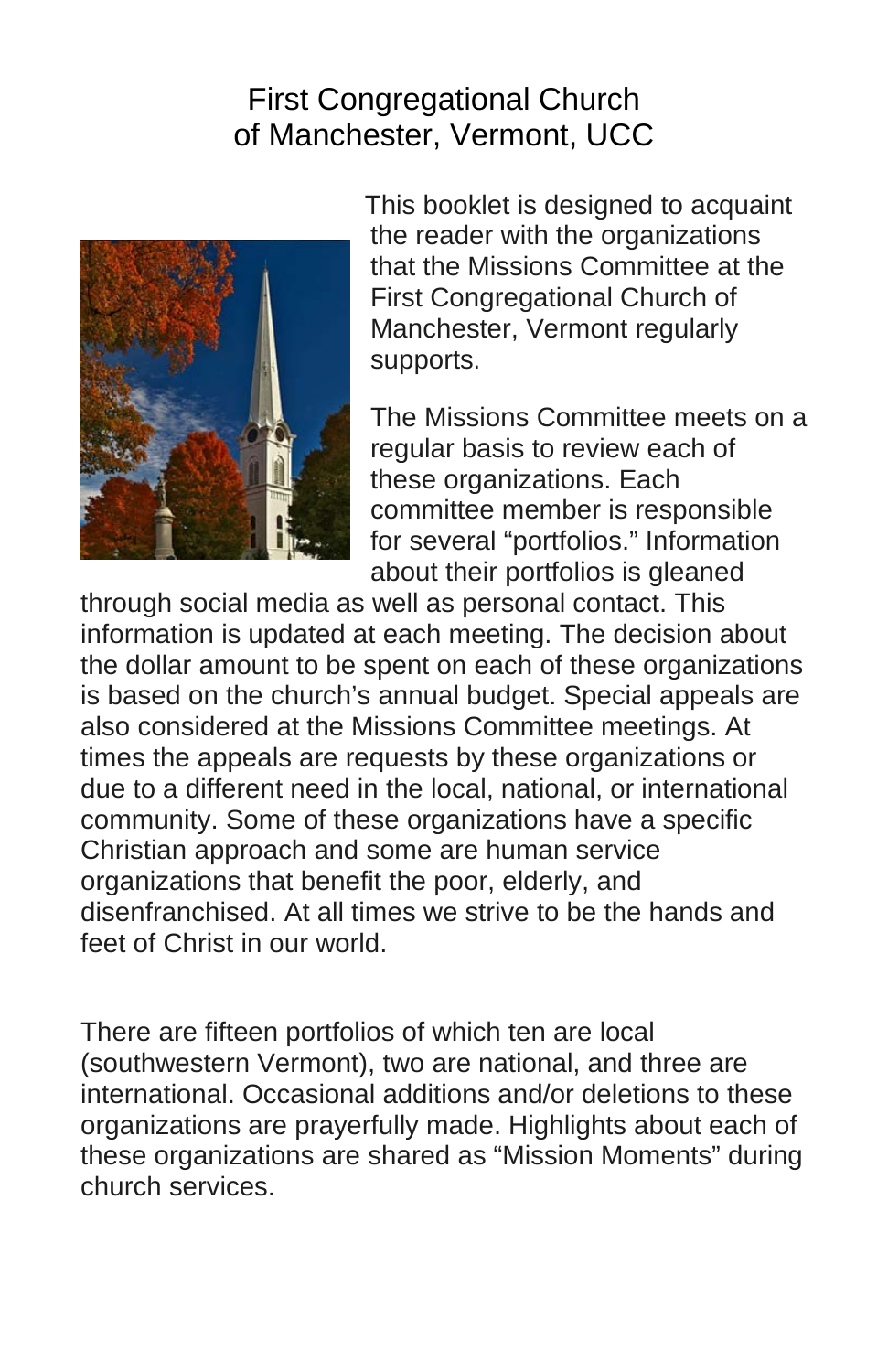# **Back Bay Mission Biloxi, Mississippi**



Back Bay Mission has served the poor and marginalized of the Mississippi Gulf Coast for

more than 90 years. Through the Missions connection with the United Church of Christ, their values and three-tiered approach can provide support to clients while helping them on their journey to self-sufficiency. Their mission is to:

**\_\_\_\_\_\_\_\_\_\_\_\_\_\_\_\_\_\_\_\_\_\_\_\_\_\_\_\_\_\_\_\_\_\_\_\_\_\_\_\_\_\_\_\_\_\_\_\_\_\_**

- Strengthen neighborhoods
- Seek justice
- Transform lives

Everything the Mission does is motivated by eight core values: compassion, hospitality, integrity, justice, love, passion, respect and service. In these values, everyone is treated as a precious child of a loving God. Throughout their history, the Mission has founded social service organizations, provided learning experiences for members of the UCC and provided emergency disaster relief. Members of our congregation helped with a building project in Biloxi a number of years ago. We also hosted a group from the Mission who put on a fantastic shrimp boil in our vestry.

Contact: 228-432-0301 or [www.thebackbaymission.org](http://www.thebackbaymission.org/)

**\_\_\_\_\_\_\_\_\_\_\_\_\_\_\_\_\_\_\_\_\_\_\_\_\_\_\_\_\_\_\_\_\_\_\_\_\_\_\_\_\_\_\_\_\_\_\_\_\_\_**

\_\_\_\_\_\_\_\_\_\_\_\_\_\_\_\_\_\_\_\_\_\_\_\_\_\_\_\_\_\_\_\_\_\_\_\_\_\_\_\_\_\_\_\_\_\_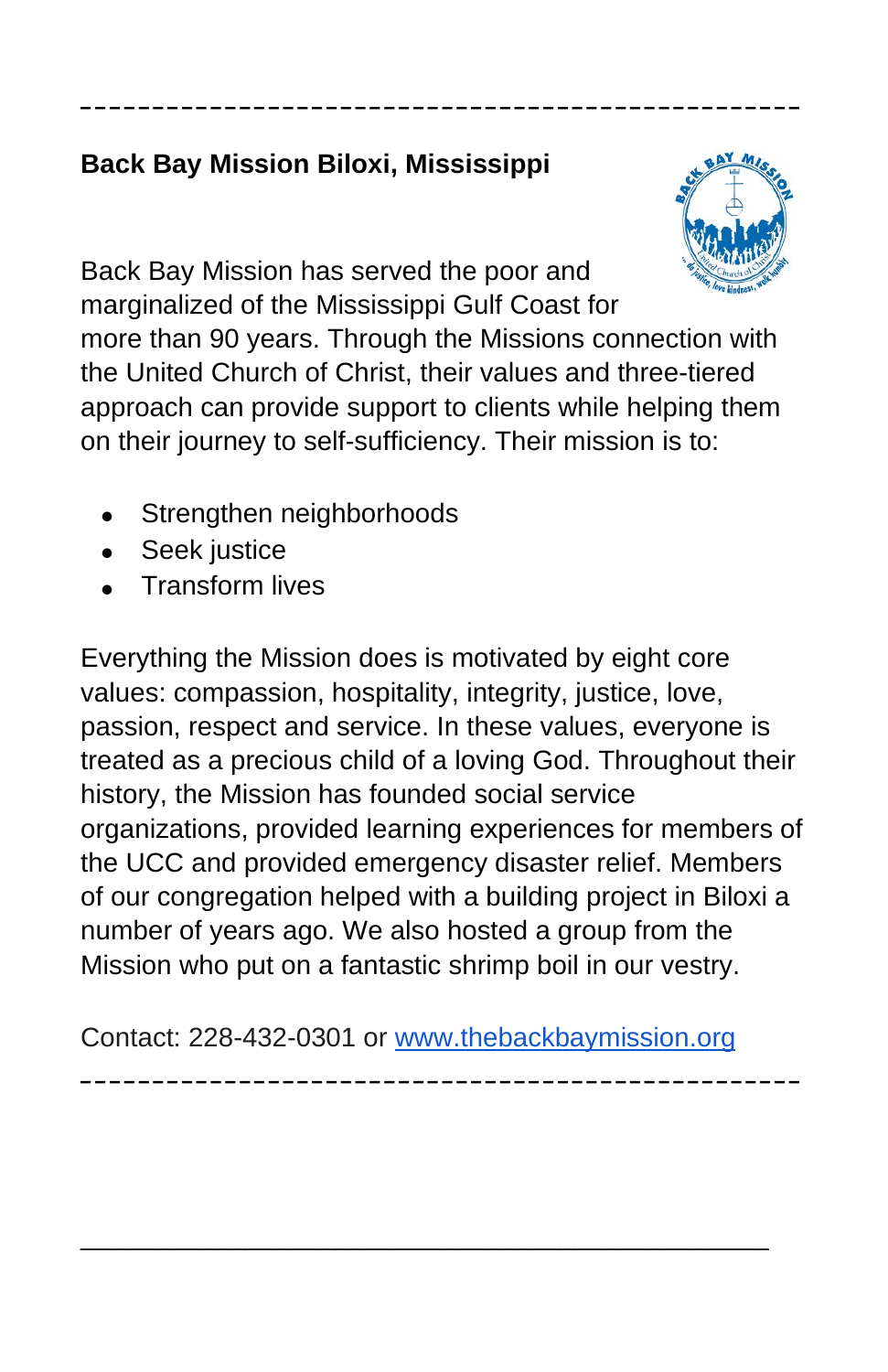

### **Bennington Area Habitat for Humanity**

Habitat for Humanity International is a global, nonprofit housing organization operated on Christian principles. They are dedicated to eliminating substandard housing locally and worldwide through constructing, rehabilitating and preserving homes; by advocating for fair and just housing policies; and by providing training and access to resources to help families improve their shelter conditions.

Habitat for Humanity was founded on the conviction that every man, woman and child should have a simple, durable place to live in dignity and safety, and that decent shelter in decent communities should be a matter of conscience and action for all.

The Bennington chapter started in 1999 and helps approximately two to three families each year with a new or renovated home. There is a neighborhood on Jennifer Lane in Manchester that has approximately 23 house sites, many of which now have homes and families living in them.

**\_\_\_\_\_\_\_\_\_\_\_\_\_\_\_\_\_\_\_\_\_\_\_\_\_\_\_\_\_\_\_\_\_\_\_\_\_\_\_\_\_\_\_\_\_\_\_\_\_\_**

**\_\_\_\_\_\_\_\_\_\_\_\_\_\_\_\_\_\_\_\_\_\_\_\_\_\_\_\_\_\_\_\_\_\_\_\_\_\_\_\_\_\_\_\_\_\_\_\_\_**

Contact: 802-367-1000 or [www.benningtonareahabitat.com](http://www.benningtonareahabitat.com/)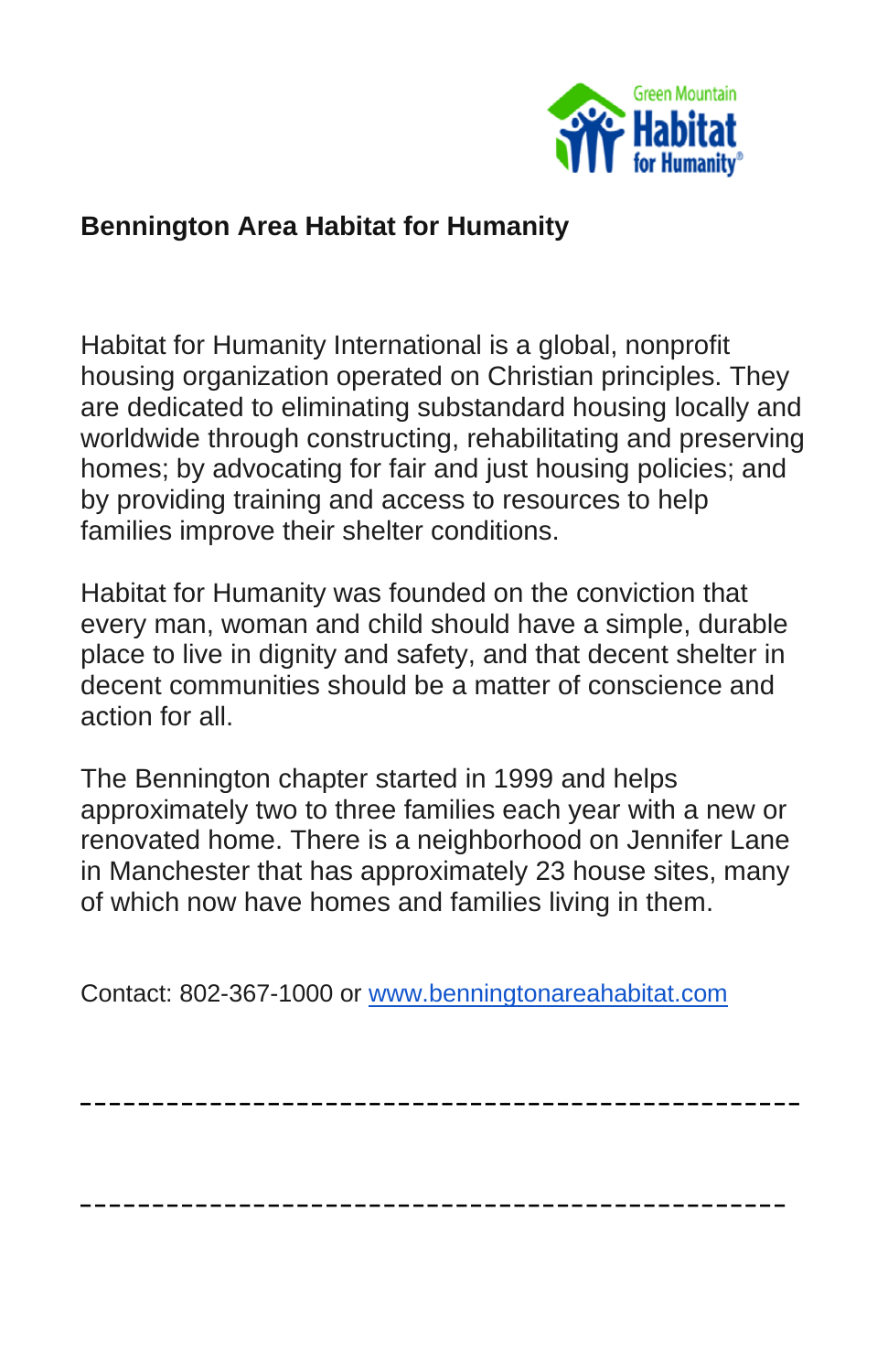

# **Bennington County Coalition for the Homeless [BCCH]**

The Bennington County Coalition for the Homeless is "dedicated to collaborating, coordinating & implementing services to the homeless in Bennington County & promoting community awareness." BCCH assists individuals & families in Bennington County facing homelessness by providing emergency shelter, transitional housing, homelessness prevention assistance, case management and follow-up care. Services are provided at a drop-in service center and through operation of an overnight shelter (Good Shepard), emergency housing for families (Thatcher House) and transitional apartments (McCall Street). All three of these facilities are in the city of Bennington. They seek to increase self-sufficiency, secure permanent housing and treat all those they serve with dignity and respect. Each year they serve at least 50 families/400 people.

**\_\_\_\_\_\_\_\_\_\_\_\_\_\_\_\_\_\_\_\_\_\_\_\_\_\_\_\_\_\_\_\_\_\_\_\_\_\_\_\_\_\_\_\_\_\_\_\_\_\_**

Contact: 802-442-2424 and [www.bcch-vt.org](http://www.bcch-vt.org/)



# **Bennington County Foster Parent Association**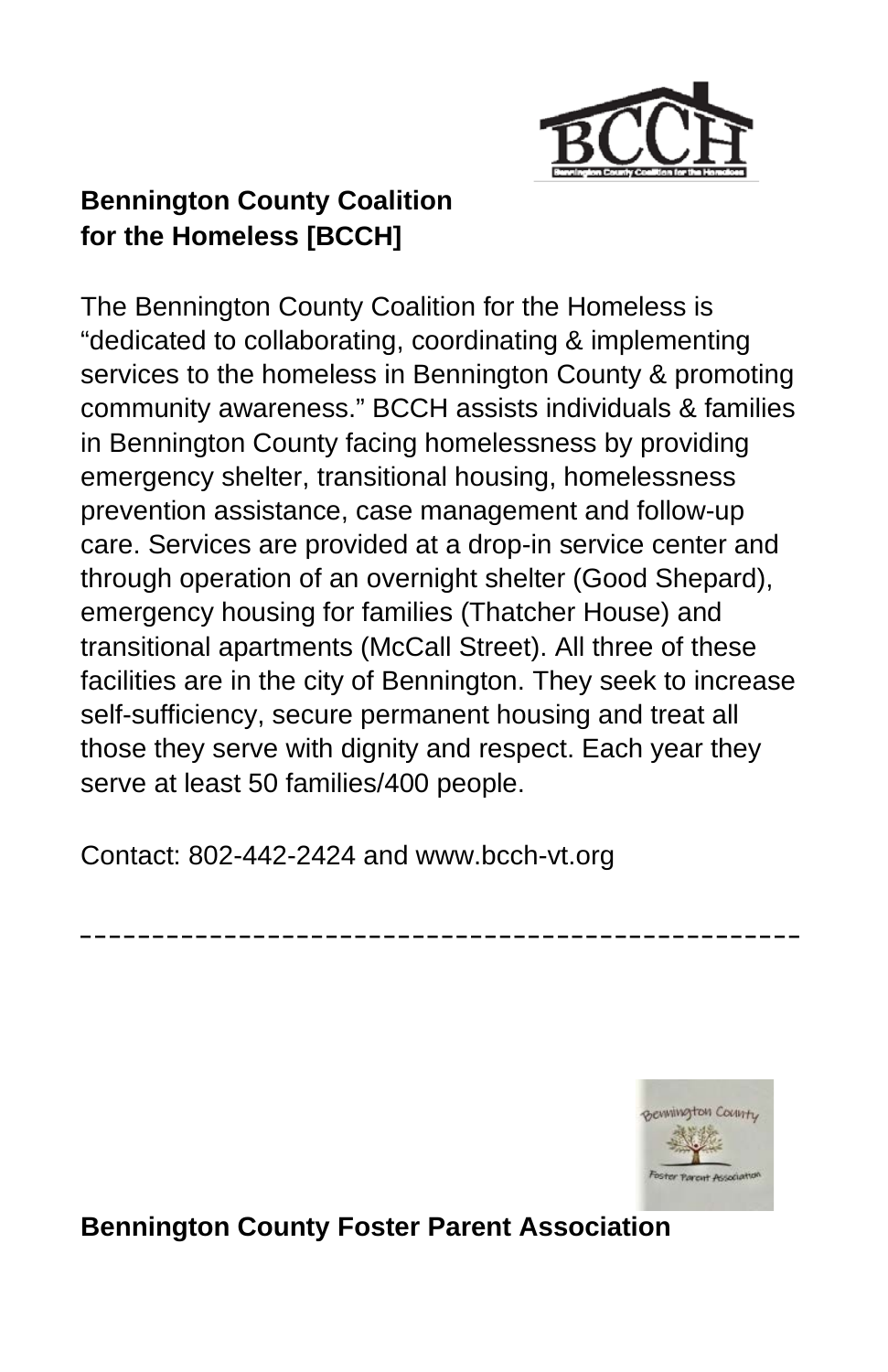The Bennington County Foster Parent Association was formed in 2015. They meet monthly and are supported by the Department of Children and Family (DCF). They rely on private financial contributions that are used to provide camp scholarships, after-school activities, foster parent recognition, and foster parent recruitment activities. Additionally, contributions help with the rental space at the Masonic Temple in Bennington where they store gentlyused clothing. This space is called the "foster care closet." All of these activities and efforts are aimed at helping foster care children and their caregivers.

\_\_\_\_\_\_\_\_\_\_\_\_\_\_\_\_\_\_\_\_\_\_\_\_\_\_\_\_\_\_\_\_\_\_\_\_\_\_\_\_\_\_\_\_\_\_\_\_\_\_\_\_\_\_\_\_\_\_\_\_\_\_

# **Bennington Rutland Opportunity Council [BROC]**

Bennington Rutland Opportunity Council works to change conditions that either cause poverty or stand in the way of its elimination. BROC assists low-income Vermonters with basic needs, as well as helping them develop skills and resources for self-sufficiency through employment opportunities. BROC offers voluntary partnerships with families based on equality, respect, and mutual learning. These partnerships build on families' strengths and successes and have as their goal: moving out of poverty and into self-sufficiency.

BROC has programs in Economic Development (Microbusiness development, Individual Savings Plans, Employment and Education Training, and Financial Education); Food and Nutrition (CACFP, Farm to Family, Food Shelf, and Feed the Freezer); Community Outreach (Crisis fuel and utility, housing and homelessness services, and Vermont Health Connect access); and Energy Conservation (Weatherization program, Hoarding program,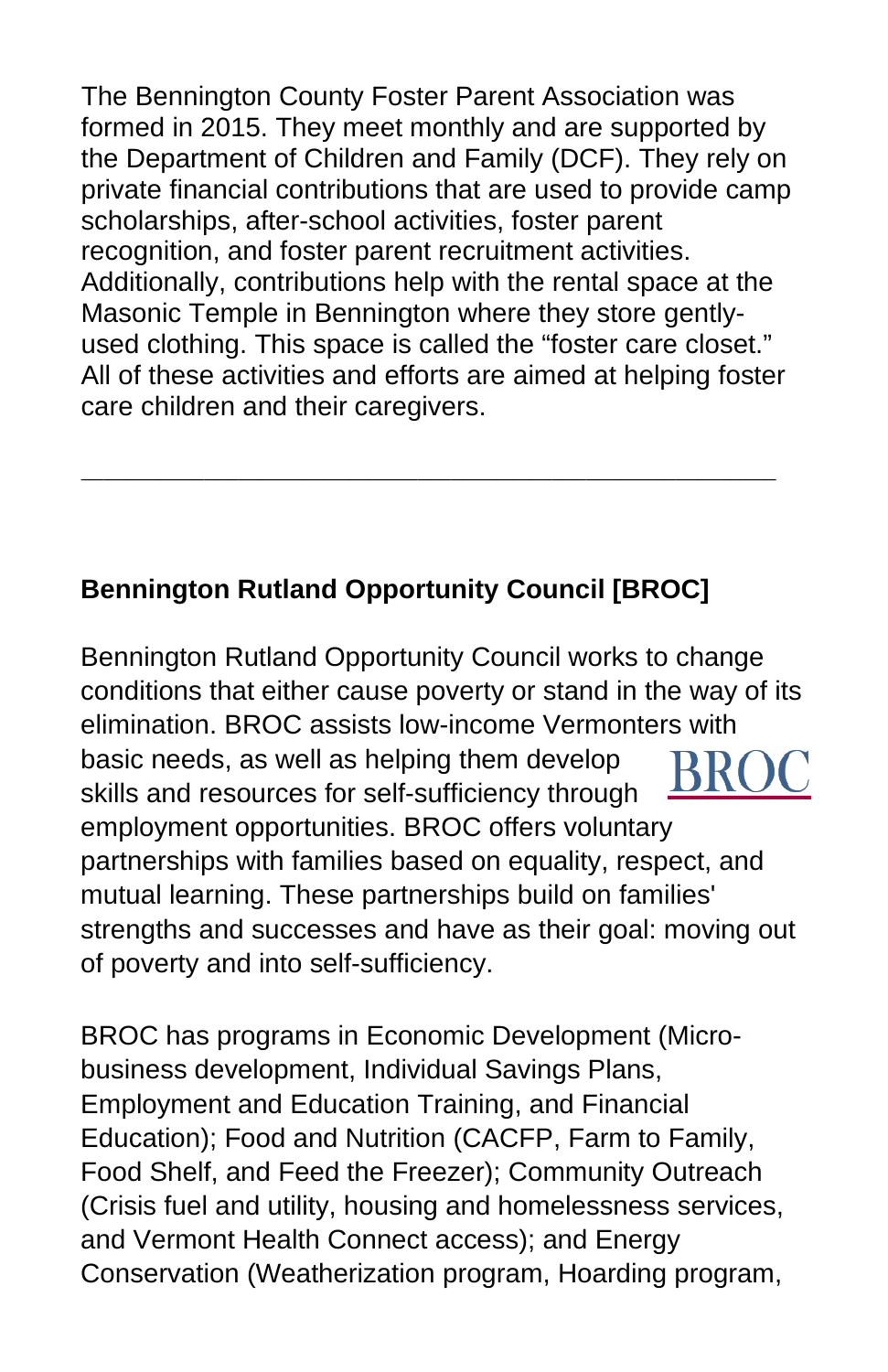and energy audit program- SAVES). Their offices are in Rutland and Bennington.

**\_\_\_\_\_\_\_\_\_\_\_\_\_\_\_\_\_\_\_\_\_\_\_\_\_\_\_\_\_\_\_\_\_\_\_\_\_\_\_\_\_\_\_\_\_\_\_\_\_\_**

Contact: 802-447-7515 and www.broc.org

### **Burr & Burton Academy Music Fund**

In 1998 when Rev. Dick Ringenwald retired as FCC's minister, a fund in his name was established. Because of Dick's love of music and Burr and Burton Academy, the interest from that fund is donated to the music department on an annual basis. It benefits those students who demonstrate ability but lack funds for advanced instruction.

**\_\_\_\_\_\_\_\_\_\_\_\_\_\_\_\_\_\_\_\_\_\_\_\_\_\_\_\_\_\_\_\_\_\_\_\_\_\_\_\_\_\_\_\_\_\_\_\_\_\_**

#### **Community Food Cupboard [CFC]**

"The mission of the Community Food Cupboard is to ensure that everyone in our community has access to nutritious food and resources that will help them to achieve their potential. We do this by forming local partnerships, working to ensure the sustainability of our food system, and advocating to strengthen the social safety net for low-income families."

Responding to the work of the state's Hunger Task Force, the Community Food Cupboard of Manchester opened officially in June 1990. CFC is a 501(c)3 charitable organization and is sustained by donations of food and funds from individuals, organizations, businesses and foundations.



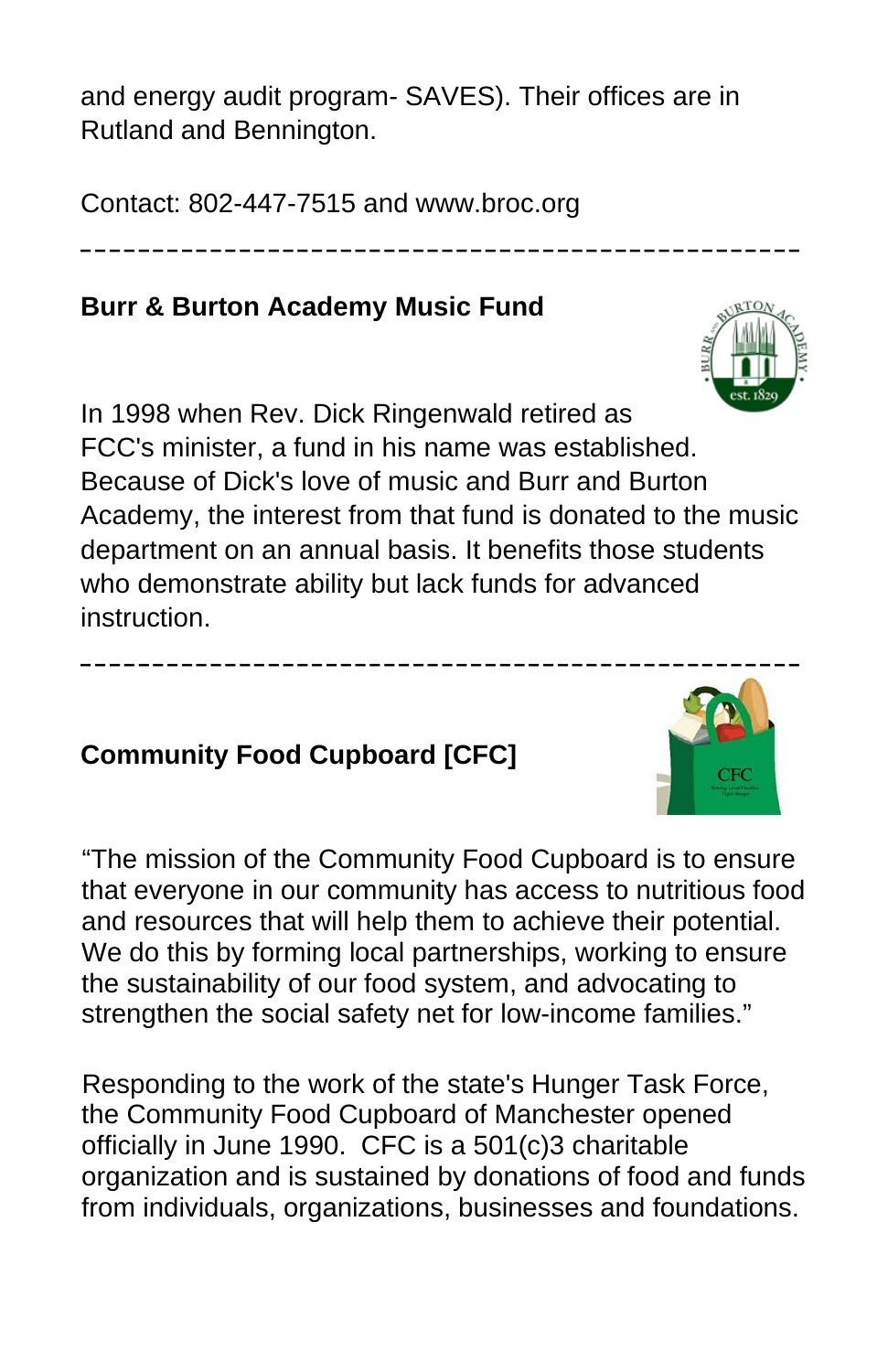CFC is overseen by a Board of Directors represented by no more than three community members and least one member from the following congregations:

> -The First Baptist Church -The First Congregational Church -The Israel Congregation -St Paul's Catholic Church -The United Church of Dorset & East Rupert -Zion Episcopal Church

FCC not only financially supports this organization but also volunteers in the months of March and November on Wednesdays from 2-4pm and on Thursdays from 10-12am and 2-4pm. The food cupboard has an emergency pantry accessible to the public 24/7 and an online 'sign-up and pick up' system for those who can't come at the designated hours. During COVID a new initiative was begun in the State of Vermont entitled Vermont Everyone Eats. Government grants and private funds help pay local restaurants to prepare meals for anyone affected negatively by the pandemic. These meals are also distributed by CFC.

Contact: 802-362-0057 or [www.communityfoodcupboard.org](http://www.communityfoodcupboard.org/)

\_\_\_\_\_\_\_\_\_\_\_\_\_\_\_\_\_\_\_\_\_\_\_\_\_\_\_\_\_\_\_\_\_\_\_\_\_\_\_\_\_\_\_\_\_\_\_\_\_\_\_\_\_\_\_\_



### **Guatemala Mission/Team 4:18**

Team 4:18 (named after the Bible passage in Luke, Chapter 4, verse 18) travels annually for one week in March to San Lucas, Guatemala. Several medical personnel from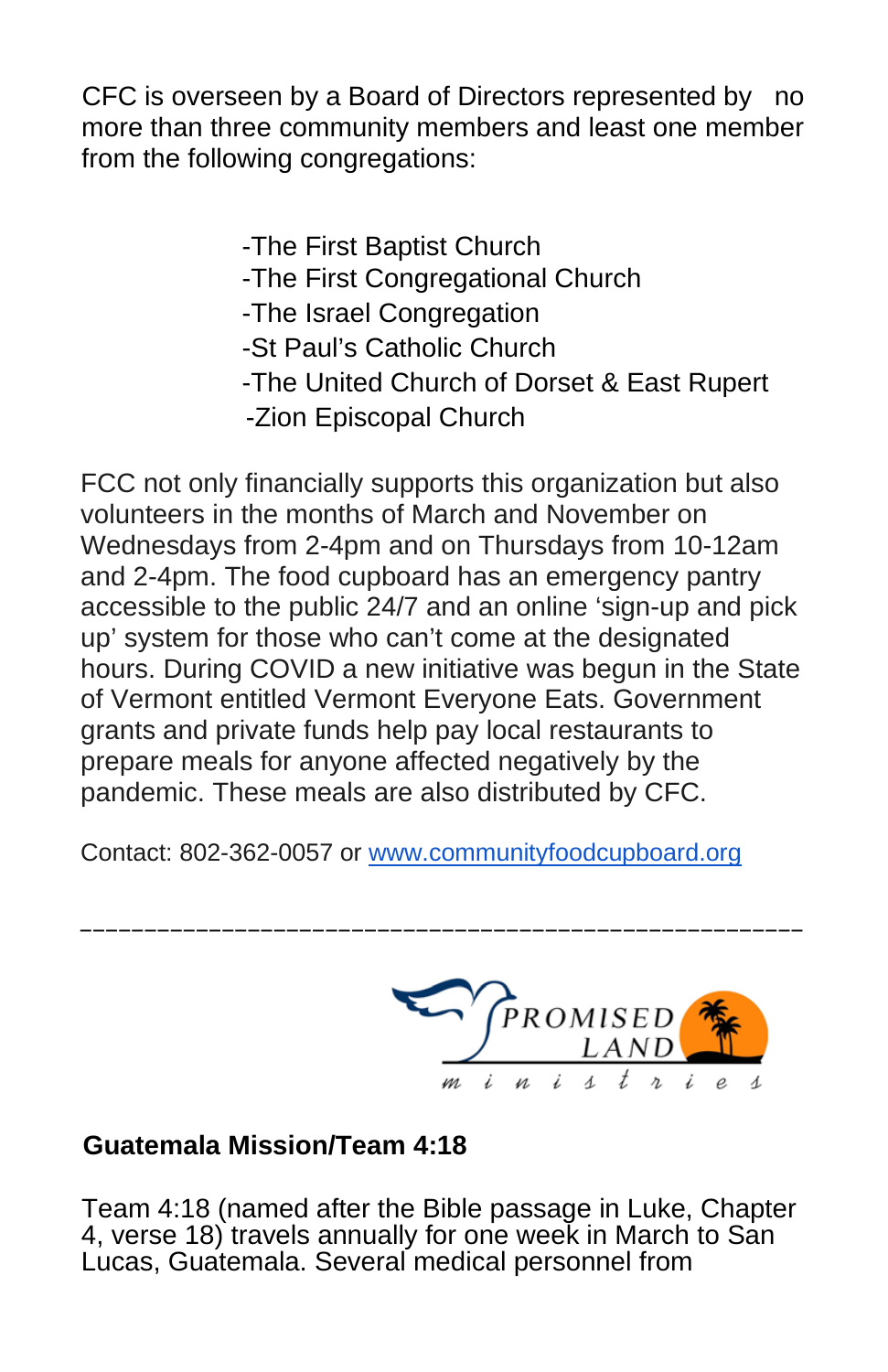Bennington County and members of local churches who have been recruited by Jennifer DiMauro (a former member of FCC who has moved back to New Jersey) partner with Promised Land Ministries. They are a local ministry that has been serving the people in and around San Lucas for over 30 years. The 4:18 team provides a medical clinic for 3 days and then builds a house for a family in need. They also provide Bible study and activities for the children as well as a sewing ministry to the women in the family that will receive the new home. The cost to build a 2 bedroom house is \$2500 and the cost of medicines we bring are usually between \$500-\$750.

Contact: 609-203-1293 (Jen DiMauro) or Facebook: Promised Land Ministries or [www.global-action.com](http://www.global-action.com/)



### **Kenya Drylands Education Fund (KDEF)**

KDEF offers educational opportunities to students from Marsabit and Samburu Counties, Kenya. Their mission is to raise awareness of women's health issues, and to promote gender equality, thereby increasing the odds of women and men acting together to make important contributions to the vitality of northern Kenya.

\_\_\_\_\_\_\_\_\_\_\_\_\_\_\_\_\_\_\_\_\_\_\_\_\_\_\_\_\_\_\_\_\_\_\_\_\_\_\_\_\_\_\_\_\_\_\_\_\_\_\_\_\_

FCC contributes tuition for one high school student. A local woman, Sarah Hadden, co-founded this organization with a local Kenyan leader, Ahmed Kura, in 2010 and KDEF received its 501(c)3 designation in 2013.

Contact: US Office 802-379-0962 (Sarah Hadden) or [www.kdef.org](http://www.kdef.org/)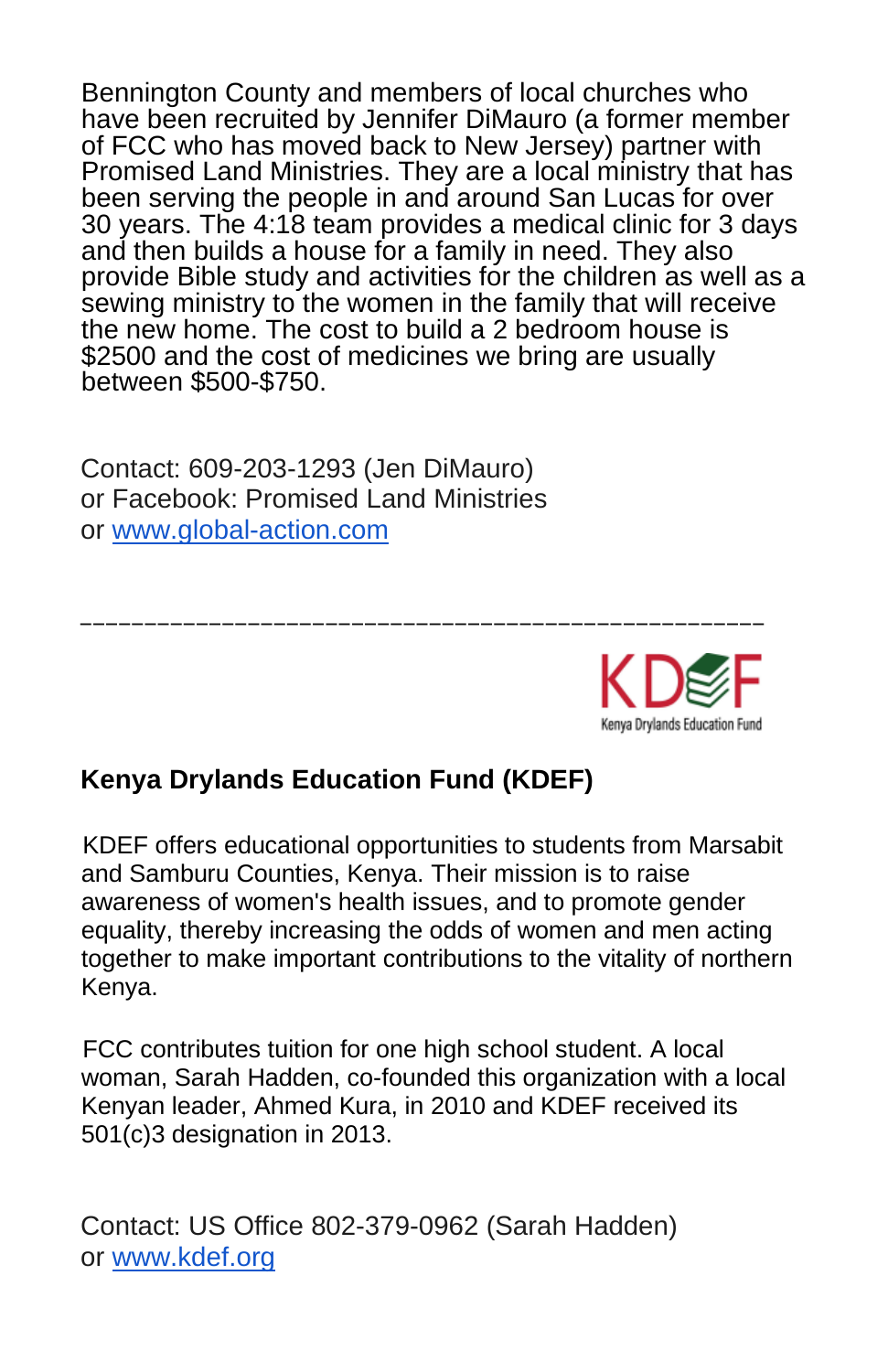

#### **Meals on Wheels of Bennington County**

Meals on Wheels provides more than 50,000 healthy meals to over 1,000 Bennington County residents. Three quarters of those are delivered to home-bound seniors, and the remainder are served at congregate meal sites. These gatherings also give seniors a chance to socialize. The healthy, low-fat meals exceed 1/3 the recommended daily nutritional allowance with three servings of fruits and vegetables. Meals are made from scratch incorporating donated foods from local farmers and the Vermont Foodbank. The cost of meals is partially funded by the Southwestern Vermont Council on Aging and Vermont Center for Independent Living. Clients over 60 are asked to donate \$4.00 per meal but most are unable to pay. The average donation is \$0.86

\_\_\_\_\_\_\_\_\_\_\_\_\_\_\_\_\_\_\_\_\_\_\_\_\_\_\_\_\_\_\_\_\_\_\_\_\_\_\_\_\_\_\_\_\_\_\_\_\_\_\_

Contact: 802-442-8012 or [www.mowbennington.org](http://www.mowbennington.org/)

## **Metro World Child [MWC]**



The organization of Metro Ministries was founded in 1980 by Bill Wilson and is located in Brooklyn, NY. It was renamed Metro World Child as it expanded globally.

\_\_\_\_\_\_\_\_\_\_\_\_\_\_\_\_\_\_\_\_\_\_\_\_\_\_\_\_\_\_\_\_\_\_\_\_\_\_\_\_\_\_\_\_\_\_\_\_\_\_\_\_\_\_\_\_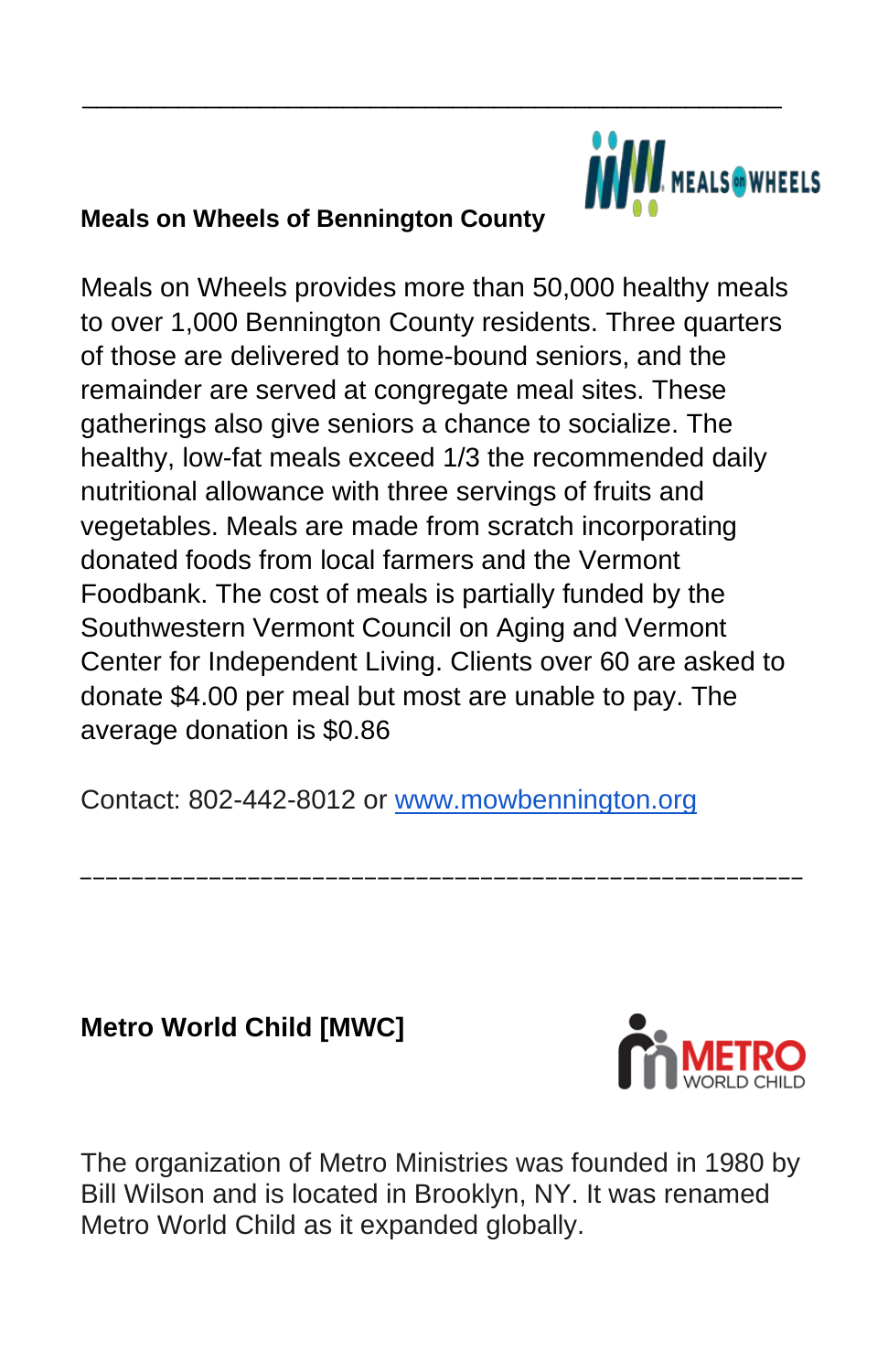Its mission is to reach at-risk children with the message of the Gospel, to lead them into a personal relationship with Jesus Christ and to the best of their ability meet whatever spiritual, practical, and emotional needs that arise. The estimate is that nearly 250,000 children are impacted by these programs.

FCC's dollars go directly to the annual sponsorship of two children who live in NYC. These children attend weekly Sunday School. The yearly donation also includes a summer camp experience for two NYC youth as well as book bags every school year. Personal letters and gifts are given to the two sponsored children. The congregation has also made stockings or sent money for gifts at Christmas to the NYC chapter of Metro Child. Therefore, Metro World Child is counted as a "national" donation.

\_\_\_\_\_\_\_\_\_\_\_\_\_\_\_\_\_\_\_\_\_\_\_\_\_\_\_\_\_\_\_\_\_\_\_\_\_\_\_\_\_\_\_\_\_\_\_\_\_\_\_\_\_\_\_\_

Contact: 718-453-3352 or [www.metroworldchild.org](http://www.metroworldchild.org/)



**Neighbor to Neighbor**

Neighbor-to-Neighbor (N2N) was founded in 2004 in Manchester by a group of citizens who realized that transportation and support services were critical to enabling elders and the disabled in our community to live full, healthy,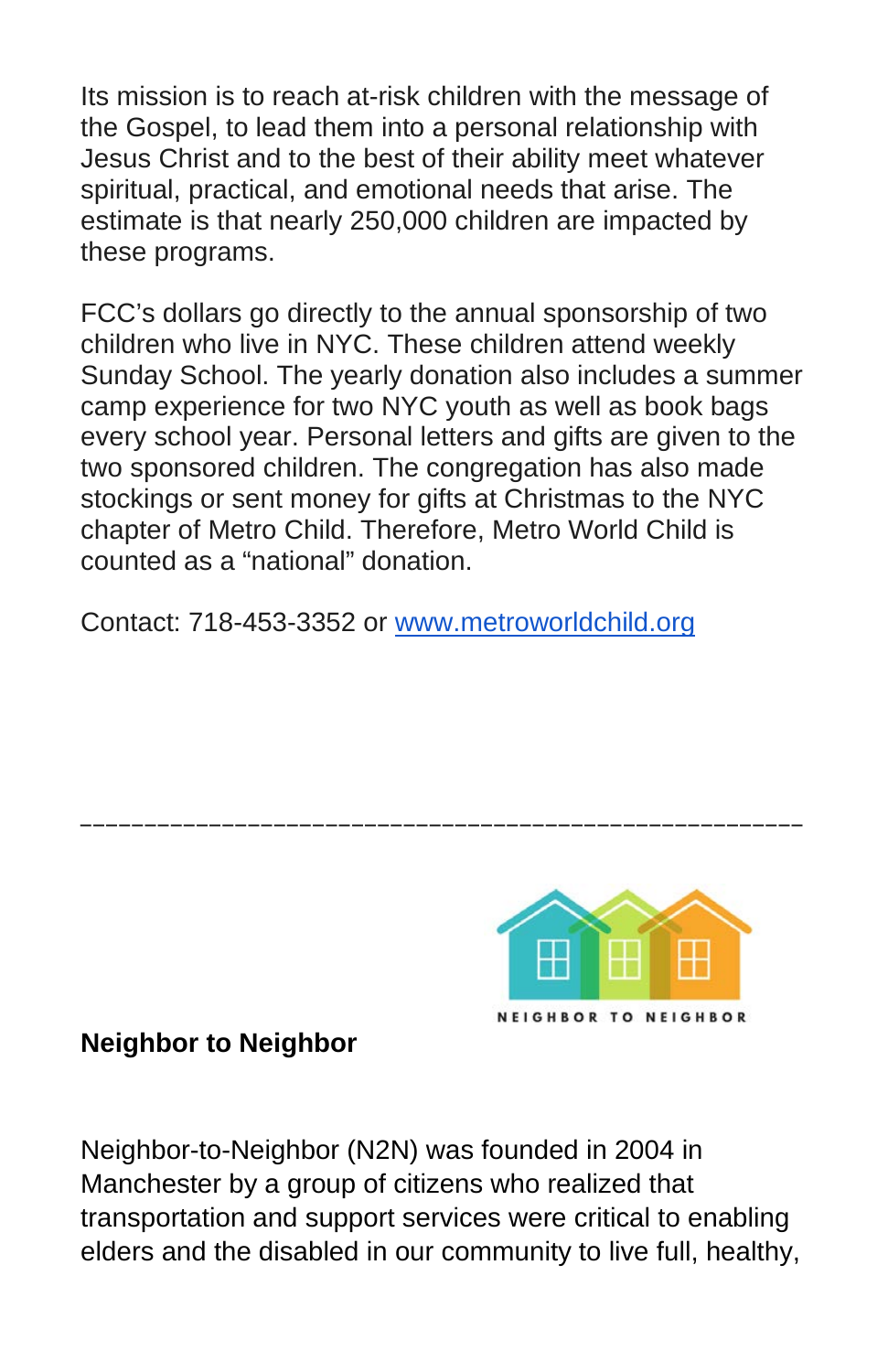connected lives. Matches are made between volunteers and care recipients. They are a nonprofit organization under the umbrella of the Interfaith Council of the Northshire.

Their office is now located in the FCC building. In addition to the one-on-one matches they also offer monthly group gatherings when it is possible.

**\_\_\_\_\_\_\_\_\_\_\_\_\_\_\_\_\_\_\_\_\_\_\_\_\_\_\_\_\_\_\_\_\_\_\_\_\_\_\_\_\_\_\_\_\_\_\_\_\_\_**

Contact: 802-367-7787 or [neighbortoneighborvt.org](http://neighbortoneighborvt.org/)



## **Partners Against Violent Encounters [PAVE]**

PAVE provides compassionate support, practical services and the pathway to healing and safety for victims of domestic violence and sexual assault in our communities. Their emergency hotline is where it all began. Each year dedicated advocates answer thousands of calls and provide hundreds of individuals with services including assistance at court appearances, social service advocacy, emergency financial support, access to legal services, supervised visitation and more. Through the emergency shelter program thousands of beds have been provided to families fleeing their homes due to domestic violence. PAVE continues education and empowerment programs, reaching thousands of children, teachers, and adults.

Contact: 802-442-2370 or [www.pavebennington.org](http://www.pavebennington.org/)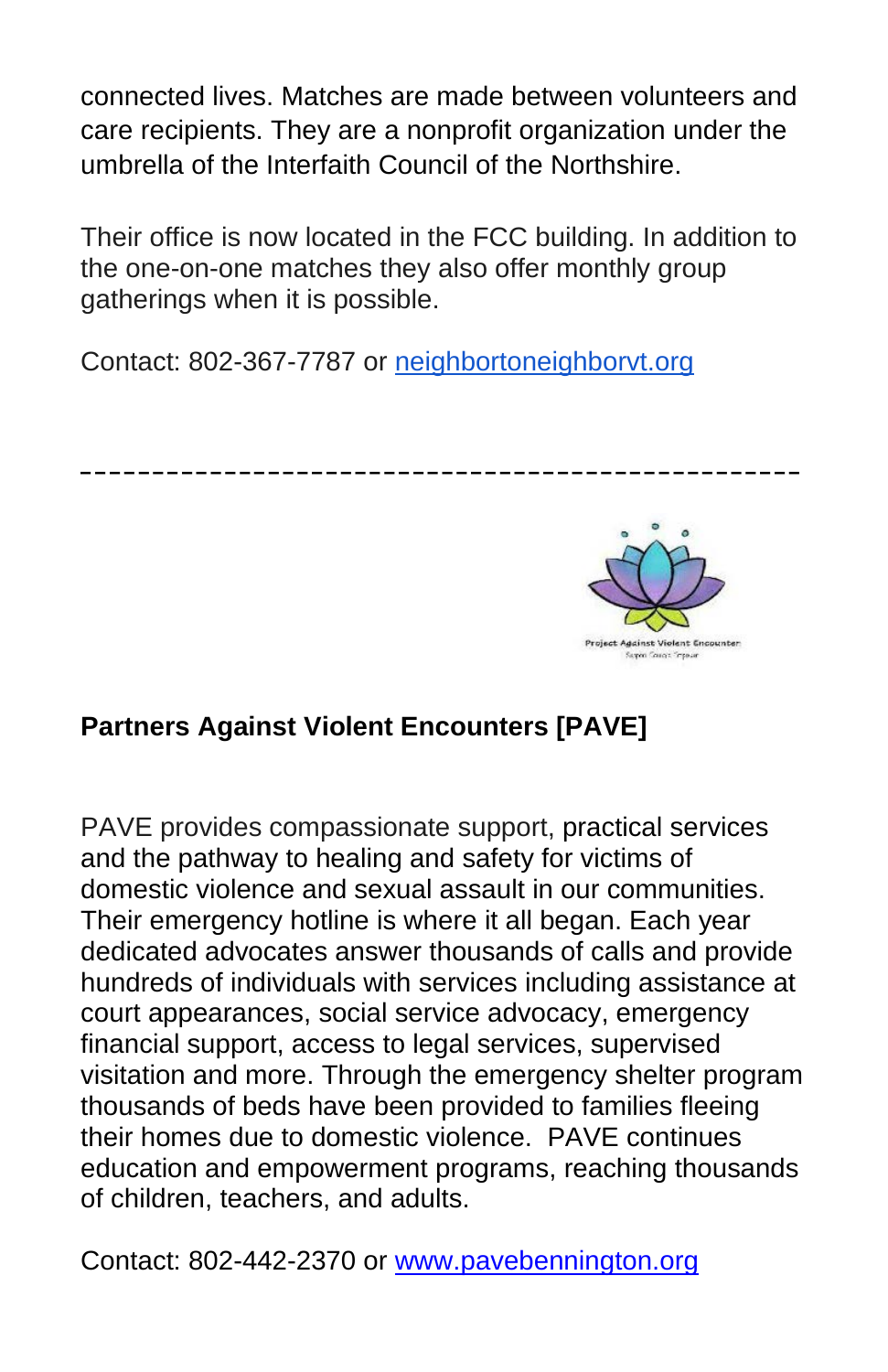#### **Rutland Dismas House**

**Rutland** Dismas House A PROGRAM OF DISMAS OF VERMONT, INC.

Dismas of Vermont has been providing post-prison transitional housing for over 30 years Their mission is to "reconcile prisoners with society and society with prisoners." The objectives are to reduce prison populations in Vermont by offering sober, supportive housing for men and women leaving Vermont prisons and providing a community of respect and hope for each resident. Each Dismas House offers a family-style home for up to ten residents from which people can seek employment, rebuild confidence and begin making a positive contribution to the community. Many who are ready to leave prison have no housing options or family to support them, so they remain incarcerated.

\_\_\_\_\_\_\_\_\_\_\_\_\_\_\_\_\_\_\_\_\_\_\_\_\_\_\_\_\_\_\_\_\_\_\_\_\_\_\_\_\_\_\_\_\_\_\_\_\_\_\_\_\_\_\_\_

The cost of supporting a prisoner is 3 times the amount compared with a residential program. The Rutland Dismas House is a non-profit organization. Since it opened in 1990, nearly one thousand residents have lived there. In 2021 a second Rutland Dismas House opened for women prisoners transitioning to civilian life.

College students, international volunteers, and other community members live at the house, sharing conversation, and cooking meals with them. The residents are required to work and pay living expenses while assisting with household chores and volunteer activities. Residents engage in service projects and fun activities rebuilding community trust. We have been supporting Rutland Dismas since 2005 with funds and donated clothing. Visitors are welcome.

Contact: 802-699-8661 or [www.dismasofvt.org](http://www.dismasofvt.org/)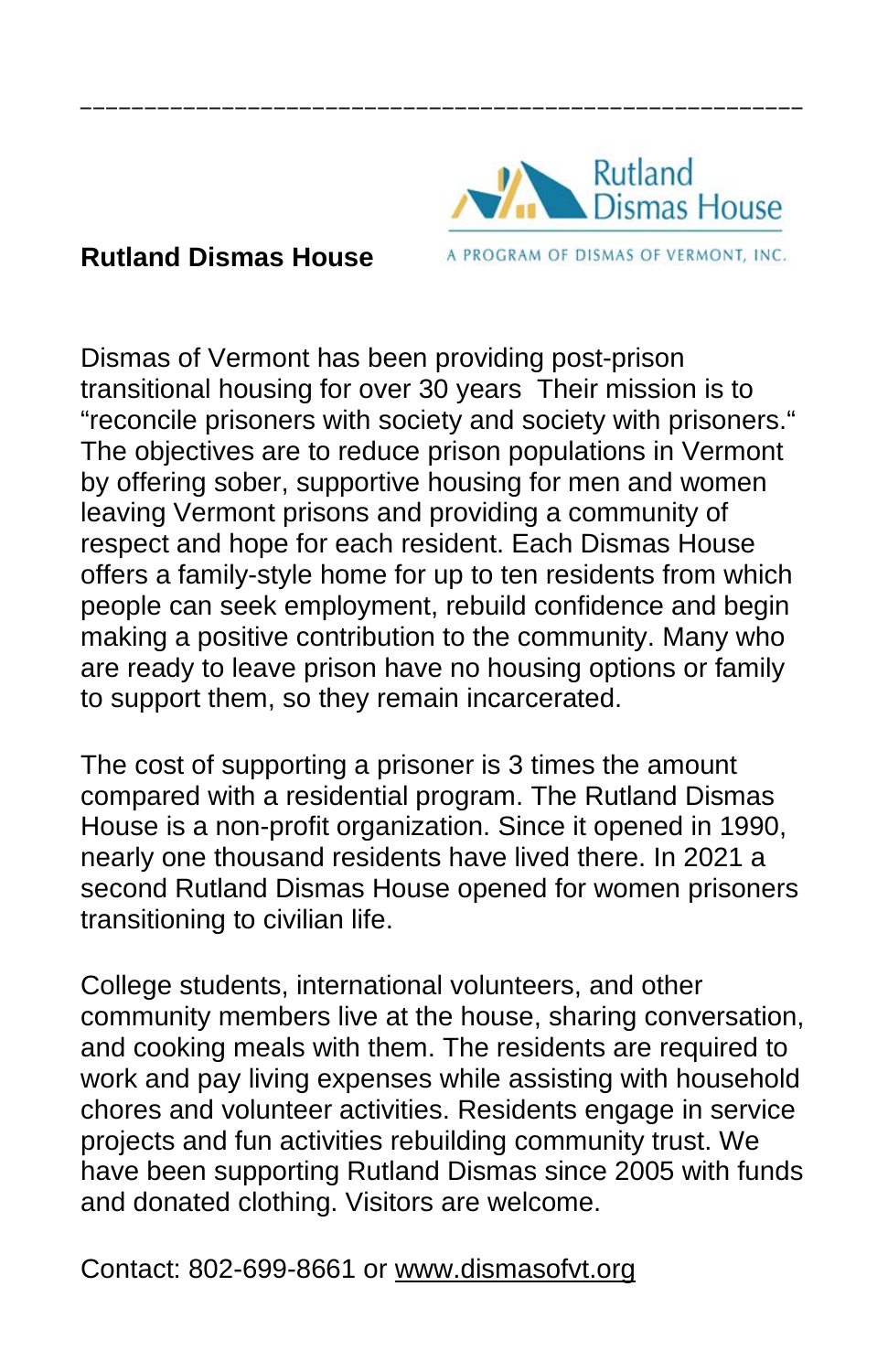

# **St. Helene's Foyer Children's Home - Haiti**

Our Little Brothers and Sisters (Nuestros Pequenos Hermanos/NPH) was established by a Catholic priest over 60 years ago. There are nine children's homes throughout Latin America. The name of the one in Kenscoff, Haiti is St. Helene's Foyer Children's Home. A relationship between St. Helene's and FCC began in 2004 with a dental mission by Phil Ehret. Anne Ehret joined him in 2005 and they traveled annually to this orphanage to provide dental supplies and exams/procedures for eleven years. Other dentists have now taken on this dental mission. Since then, FCC has contributed to the general fund of this children's home.

**\_\_\_\_\_\_\_\_\_\_\_\_\_\_\_\_\_\_\_\_\_\_\_\_\_\_\_\_\_\_\_\_\_\_\_\_\_\_\_\_\_\_\_\_\_\_\_\_\_**

The official mission of Nuestros Pequenos Hermanos (NPH) is "to provide shelter, food, clothing, healthcare and education in a Christian family environment based on unconditional acceptance and love, sharing, working and responsibility." Self-sufficiency is a cornerstone of the NPH philosophy; thus, many NPH homes grow much of their own food.

Each home also has its own primary and secondary school, clinic, and chapel. Reciprocity is another foundational ideal of NPH, which is why every child must give a year of service at their home after graduating high school and before going to college. This philosophy and mission engenders in NPH children a spirit of trust, confidence, and sharing toward others.

Contact: www.NPHHaiti.org, www.stlukehaiti.org, and www.guidestar.org